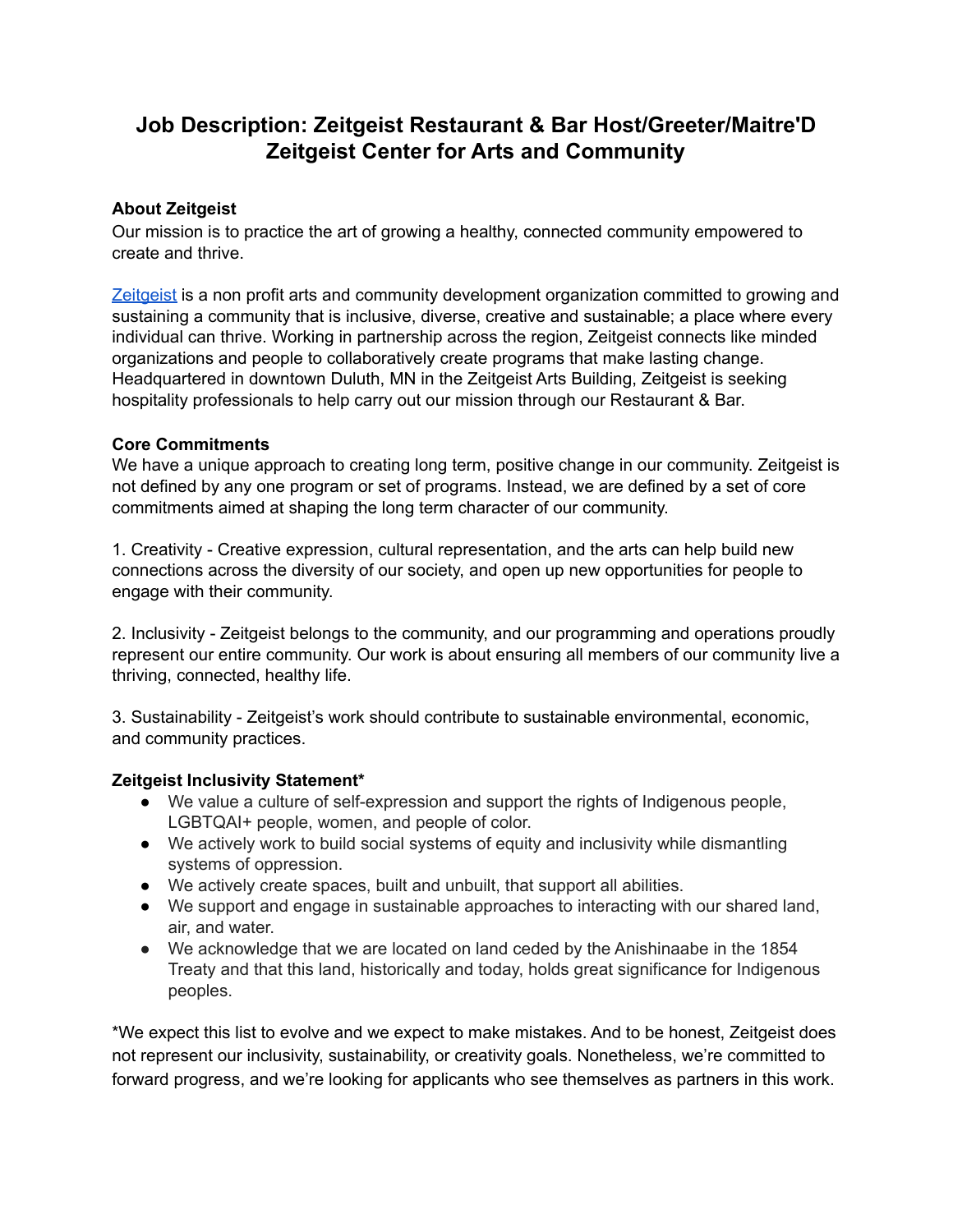**Job Purpose:** To greet, seat, and farewell guests. To manage reservations, waitlist, telephone, and to-go orders and maintain cleanliness in designated work areas while providing friendly and professional service and to provide a welcoming atmosphere and contribute to a positive work culture.

# **Primary Duties & Responsibilities**

*(approx. 15-30 hrs/wk)*

#### **General**

- Greet guests at the door, immediately establishing a welcoming atmosphere. Farewell guests as they leave, imparting a finality of thanks. To make a powerful first and last impression.
- Watch and attend the door, enforcing relevant policies and protecting staff and operation.
- Proficiently utilize telephone and POS to seat guests, manage reservations, quote wait times, and facilitate to-go orders.
- Anticipate and control the flow of business by following rotation/waitlist procedures.
- Proficiently utilize POS to accurately communicate orders to kitchen staff.
- Perform other duties and responsibilities, as required or assigned.

## **Financial**

- Take and process payments.
- Be accountable for cash, credit information, and daily sales reports.
- Utilize POS proficiently to reflect accurate pricing for goods and services provided.
- Conscientiously aid in the increase of sales and reduction of product waste and inefficient procedures.

#### **Safety and Planning**

- Adhere to best practices of food safety standards, work space organization and cleanliness.
- Comply with operational standards, company policies, federal/state/local laws, and ordinances.
- Assist in maintaining a professional restaurant image including restaurant cleanliness, proper uniform, and appearance standards.

## **Guest Service**

- Establish a genuine relationship with guests, providing a welcoming environment and a positive guest experience.
- Help guests preliminarily navigate menus, answering questions and making educated recommendations, additionally suggesting and upselling.
- Help guests with special accommodations, giving thorough direction and hands-on aid when necessary.
- Openly receive feedback if/when standards are not met to ensure dissatisfied guests become return guests.

## **Operational Responsibilities**

- Verify ages of guests ordering alcoholic beverages.
- Fulfill assigned "side-work", routine cleaning, and organizational duties.

## **Personnel**

- Maintain a professionally courteous attitude with all guests and team members, including members of front and back of house, management, and other Zeitgeist departments.
- Participate in active dialogue with management to set goals for growth and achievement.
- Attend staff and other meetings as needed.

## **Community Involvement**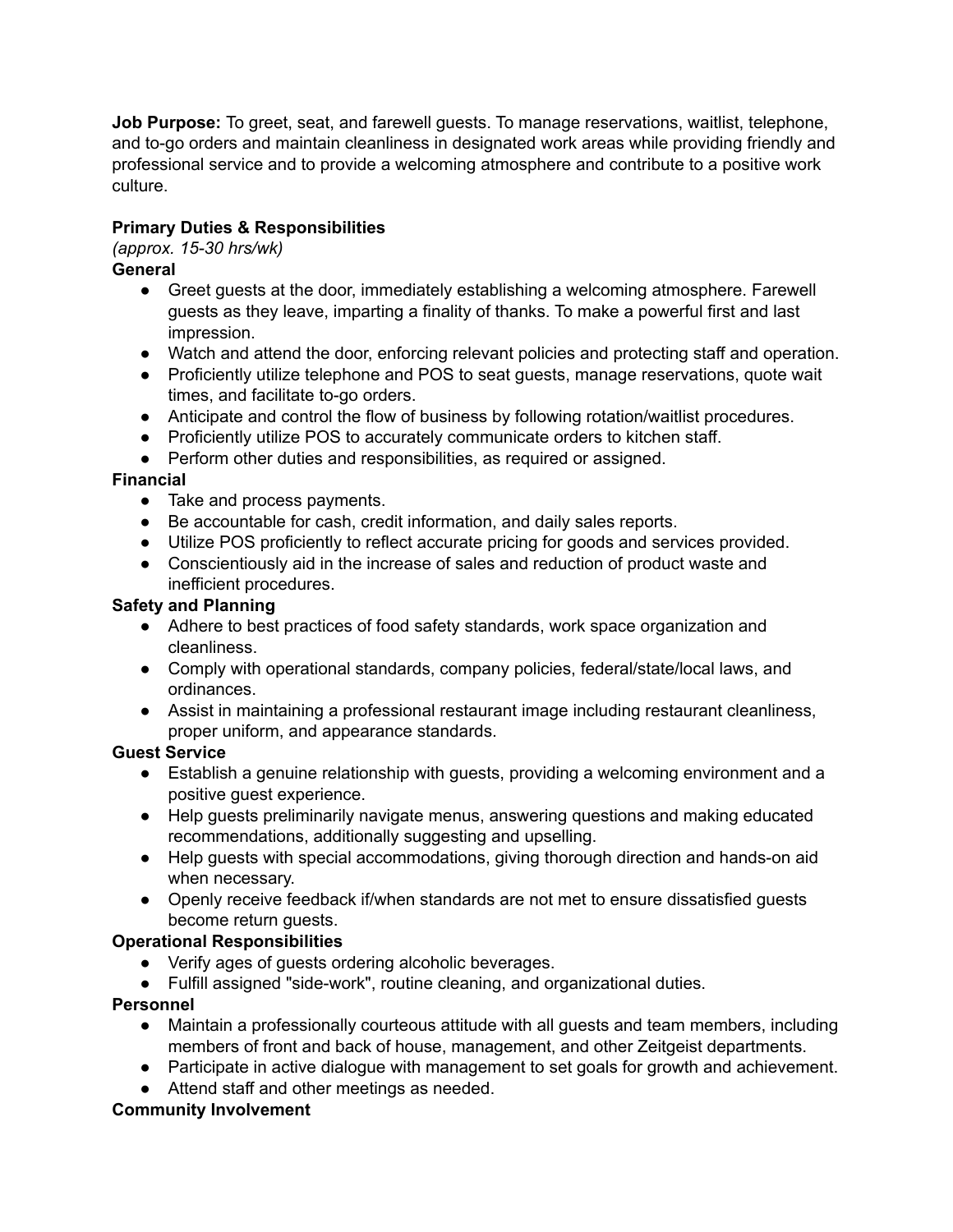• Support the organization in providing a strong presence in the local community with community involvement by restaurant personnel.

## **The Ideal Candidate will be proficient in or capable of:**

- Being on their feet for consecutive hours.
- Having a positive attitude and willingness to share their personality and creativity with guests, providing an interesting and memorable experience beyond the assumptions of service.
- Maintaining focus in a fast-paced environment, keeping composure under pressure.
- Utilizing POS efficiently.
- Accountability for cash and credit information, menu knowledge, service standards, and safety.
- Multi-tasking and adapting to arising situations or event-based needs.
- Be self-motivated and reliable, behaving with integrity when unsupervised.
- Willingness to be coached and receive constructive feedback.
- Be genuinely interested in the welfare of team mates and the Zeitgeist operation, aiding all departments when able.
- Represent the Zeitgeist vision, seeking to better the community and support the arts.

#### **Qualifications / Education / Experience:**

- **●** Familiarity with food and beverage terminology.
- POS, cash handling, and payment processing.

#### **Key Performance Indicators:**

- Keeps General Manager/Executive Chef and Front of House Manager promptly and fully informed of all issues (i.e.problems, unusual matters of significance and positive events) and takes prompt corrective action where necessary or suggests alternative courses of action.
- Demonstrates reliability, honesty, and integrity in daily operations.
- Completes job responsibilities and performance objectives in a timely and effective manner.
- Maintains a favorable working relationship with all company employees to foster and promote a cooperative and harmonious working climate which will be conducive to maximum employee morale, productivity, and efficiency/effectiveness.
- Maintains a high level of customer satisfaction and cleanliness.

#### **Job Status & Salary**

This position is currently a part-time employee of Zeitgeist, expected to graduate to full-time upon expansion of the restaurant's hours of operation. Hours may vary depending on volume of business. The starting hourly rate for this position is \$16.00/hr plus bonus perks. Employment with Zeitgeist will be on an at-will basis, which means you and the company are free to terminate the employment relationship at any time for any reason. Zeitgeist is an equal opportunity employer.

Zeitgeist will not be utilizing the traditional tipping model but will instead be providing higher wages and benefits including paid time off, complimentary movies, preview nights for Renegade